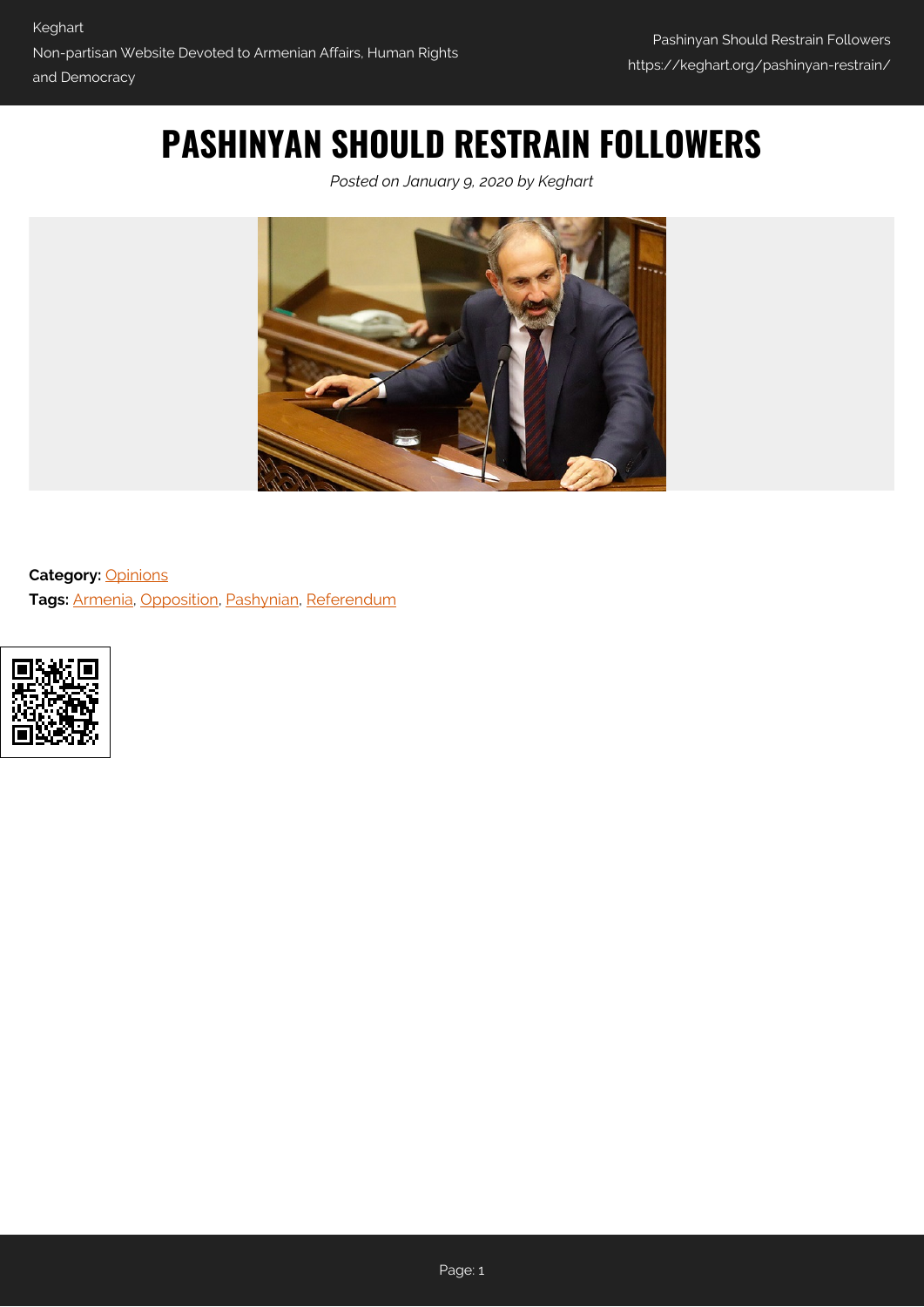### Editorial by **Karen Mkrtchyan**, Yerevan, 30 January 2020

On the 27th of November 1095, Pope Urban II delivered the famous speech at the Council of Clemont, calling on the Christian World to pick up arms to free the Holy City of Jerusalem from the 'clutches' of Islam. Muslims had been ruling over Jerusalem and the Holy Land for way over four centuries, during which, according to records, Christian pilgrims who were in the Holy Land or headed there were attacked, robbed and even killed, mostly by Turks. Reports of mistreatment of Christian minorities in the Middle East, among them Armenians, had reached Europe in the form of appeals for help. The Pope decided to respond by mobilizing the Christian World. What is noteworthy about the speech of Pope Urban II is the way he was able to use the 'otherness' of Islam as a means to marshal support for his cause. His calculations weren't wrong. Support for the Holy Cause came flowing in, especially after European governments and masses got convinced that it was a noble venture and would please God. *Deus vult* or "God wills it", the Pope had declared. Essentially, he was speaking on behalf of the Almighty.

Prime Minister Nikol Pashinyan is not new to politics and commands every trick there is to know in the craft in order to draw support from the masses. While the process of "otherisation" of his critics is slowly but sadly becoming self-evident, his claims to be saying everything based on 'the will of the people' draws uncanny similarities between him and Pope Urban II who delivered his speech over 920 years ago. Not only does Prime Minister Pashinyan have unfinished business with the remnants of the former regime, such as the President of the Constitutional Court of Armenia Hrayr Tovmasyan whom he wants to see gone, but he also has his increasing critics to deal with on a daily basis. While the former is a representative of the ousted corrupt regime and makes for a natural foe, his supporters are not particularly tolerant of citizens critical of Pashinyan either. The polarization of society has divided people into "revolutionary" and "anti-revolutionary" camps depending on their opinions of the government. Anyone criticizing Pashinyan, whom the people perceive as modern Moses sent to lead his people to the Promised Land, is often seen as someone who supports the former regime of the Republican Party or is labelled as Kocharyan's ally, and therefore is an anti-revolutionary.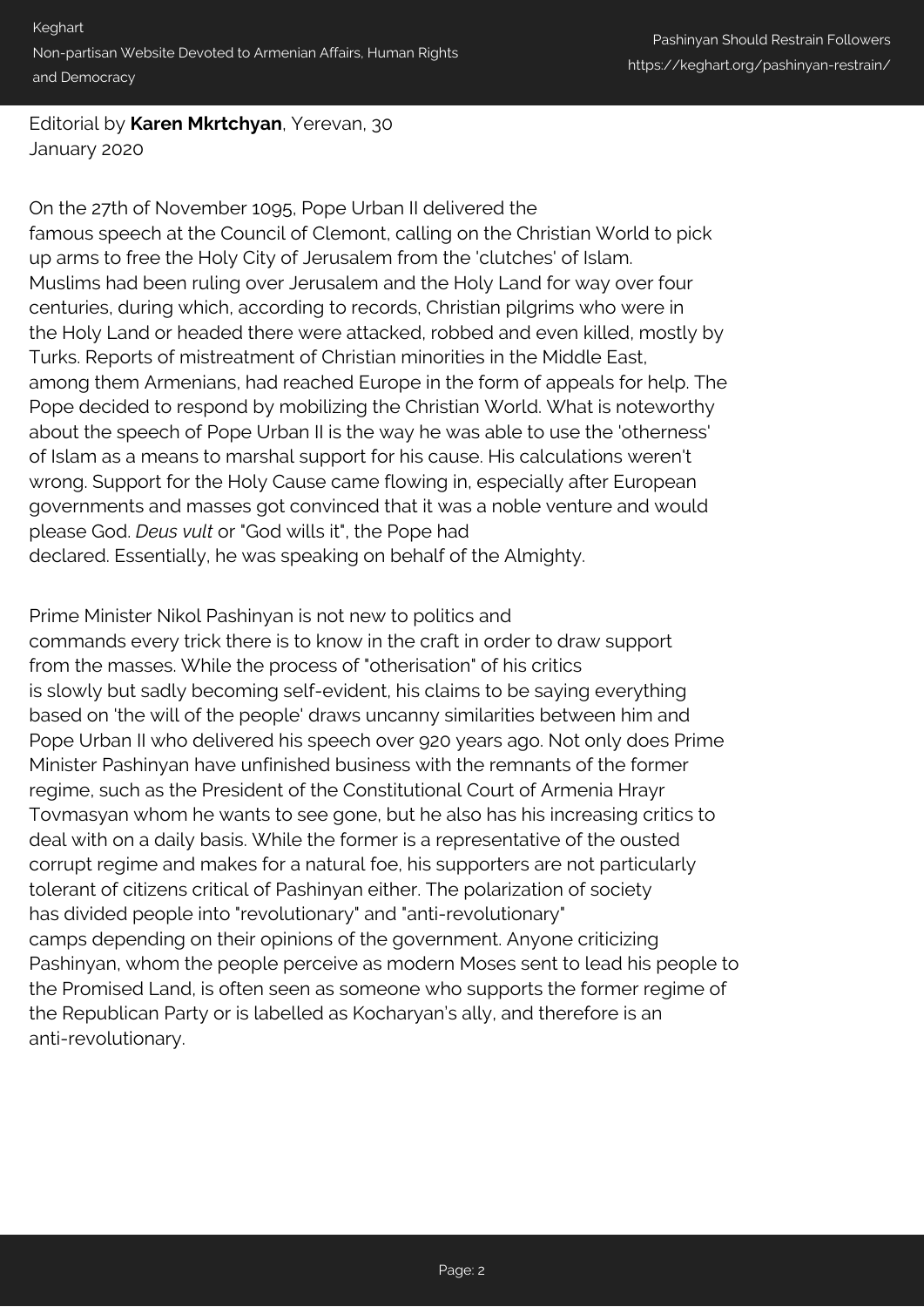It cannot be denied that the ousted regime tries hard to de-legitimise both the current Government as well as the National Assembly, yet one should be cautious not to allow society to be divided and

polarized. Ordinary people who participated in the Revolution and even voted for Pashinyan's "My Step" alliance in the general elections are being labelled as anti-revolutionaries because of their critical view of some actions of the Government. The infamous "You are either with us or against us" approach seems to be taking root among the people and one has to be alarmed about it. By associating every word of protest to the ousted regime, the current Government or some of its supporters indirectly legitimize them, thus making them relevant in the political arena of Armenia even to this day. This approach can pose a danger for the government and its supporters in the future.

#### In 2014, the former president of Abkhazia Raul Khajimba,

who was then the leader of the opposition, led mass protests that forced Alexander Ankvab to resign as president. He won the subsequent presidential election and ruled Abkhazia until January 2020 when he was forced to resign owing to mass protests against his rule. The same person that successfully led the Abkhazian Revolution had to step down because of mass protests against him.

#### The first president of post-Soviet Armenia Levon

Ter-Petrosyan, who was forced to resign in 1998, managed to garner a very large number of supporters when he made a political comeback in 2007. Thousands marched in his support -- including Prime Minister Pashinyan -- after the notorious 2008 general election that saw violent crackdowns and resulted in the deaths of 10 people. In a matter of a few years, Ter-Petrosyan's popularity declined and the people who were out on the street protesting on behalf of him did not do so any longer. The president that had enjoyed vast popularity fell victim to his political mistakes but also to the passing of time.

In politics, nothing is permanent and it's not ruled out to

lose the support of the electorate. Prime Minister Pashinyan, of course, realizes this. If the alternative to his rule is seen to be the remnants of the former regime coming back to power and not the other opposition parties, then his chances to continue enjoying the support of the people will persist. While this benefits him, it also assists the representatives of the former regime who get a chance to claim importance and relevance as a political force. They should best be left to fade away instead of making them a topic of everyday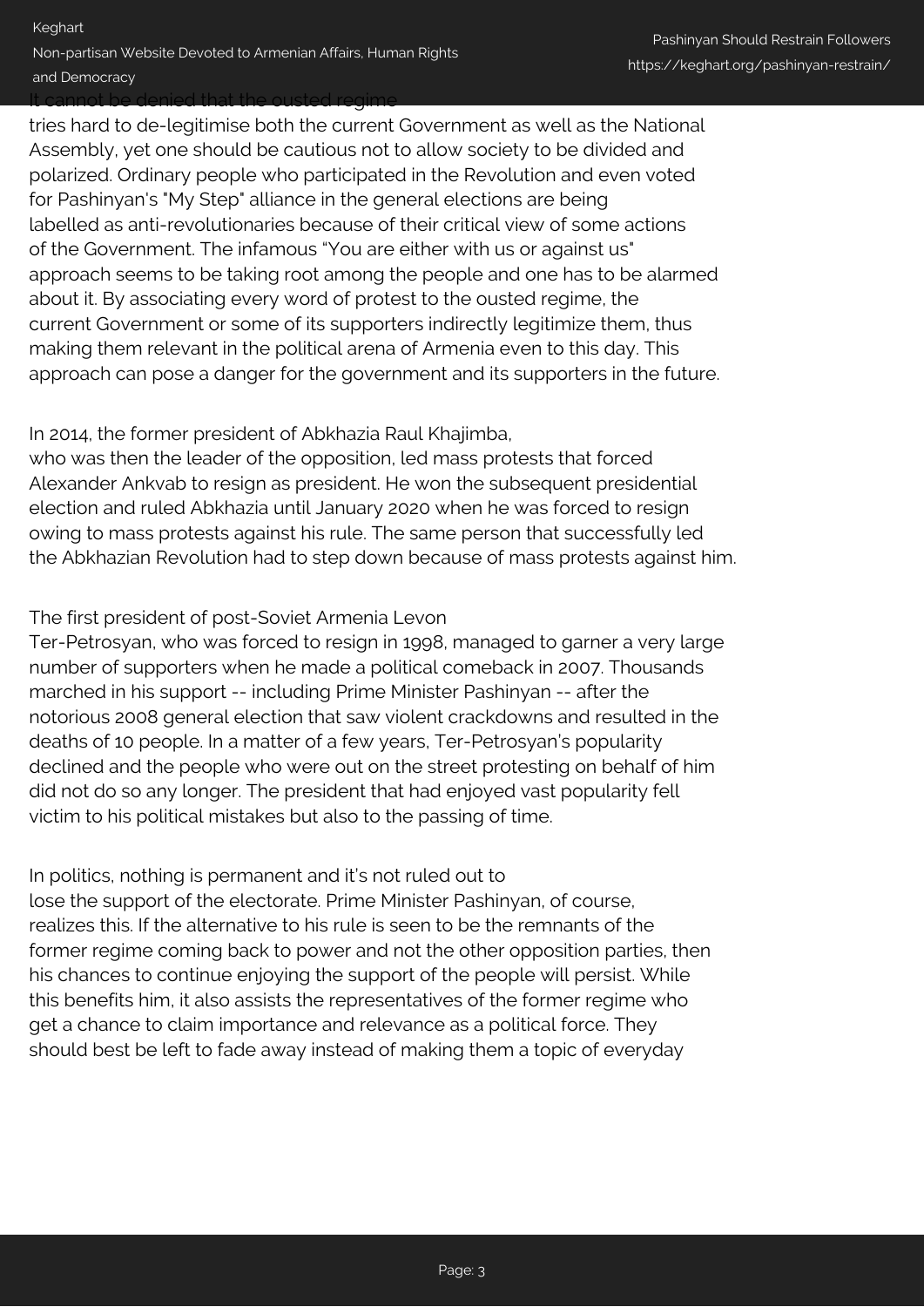Prime Minister Pashinyan is seen as a saviour, a one-man army which will solve everyone's problems. People's expectations of him are high; some are perhaps even illogical and impossible to deliver. A slight criticism of his actions is not taken lightly by his supporters who rush to his aid. However, time is of the essence and Prime Minister Pashinyan should look at examples, like that of President Raul Khajimba of Abkhazia. Pashinyan should have a *tête-à-tête* with his take-no-prisoner supporters and modify their self-damaging behavior before it's too late.